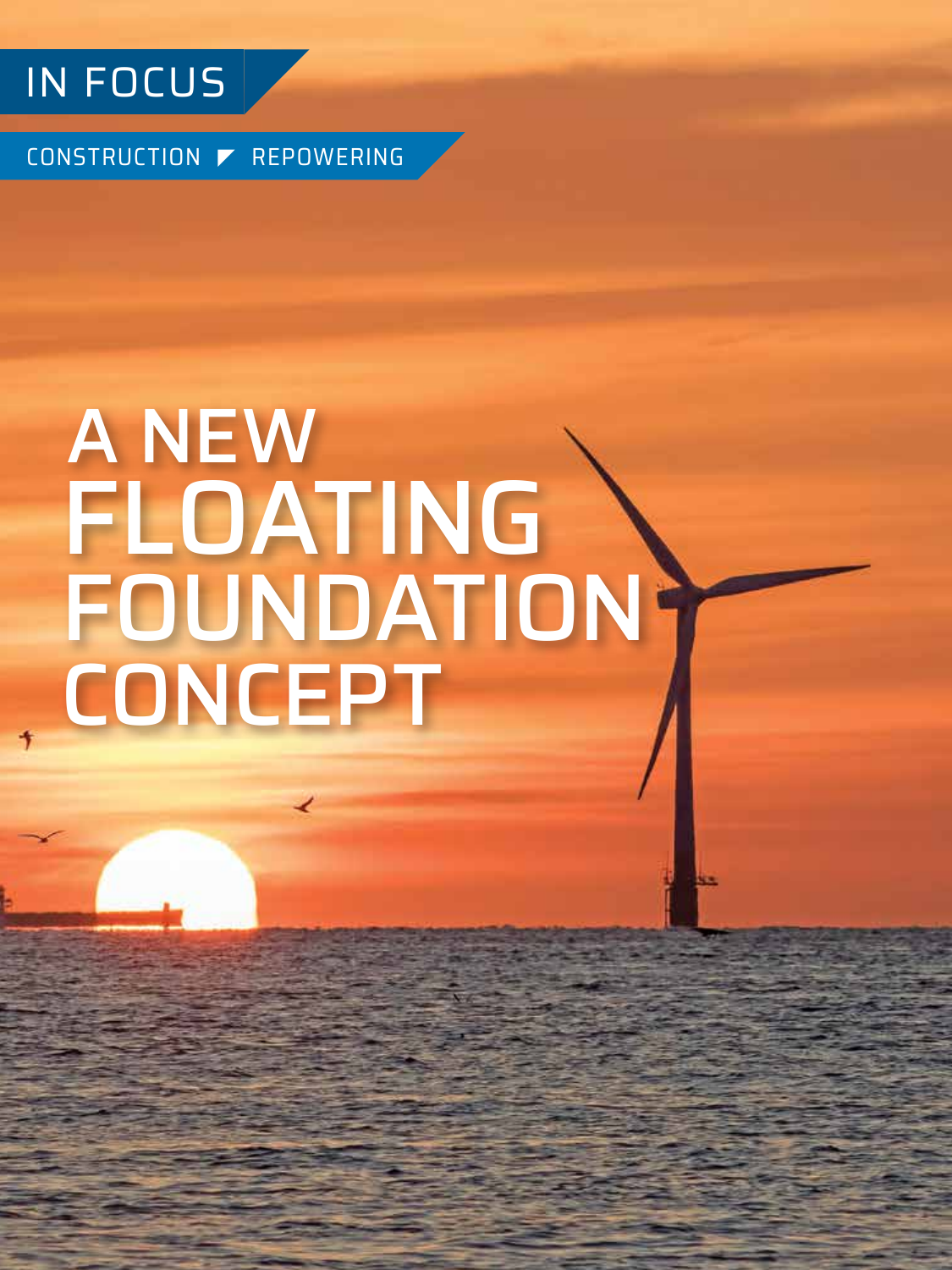*A new large-scale spar buoy design will allow for the deployment of 10-MW to 20-MW direct drive wind turbine generators.*

#### **By ANDY FILAK**

The levelize evelopers of clean energy are ready to deploy large, efficient 10-MW to 20-MW direct drive wind turbine generators (DDWTG) in far offshore, deep-water wind farms. A new innovative floating foundation system with a unique deployment method will substantially reduce the levelized cost of energy of the DDWTG.

The key is a new large-scale spar buoy (SB) structural design, which is scalable and allows for only one construction formwork design to support and produce all the 10-MW to 20-MW floating foundation requirements. This new SB will be the first to have a double wall hull and use innovative new concrete materials in a design mix that will ensure a minimum 100-year life in any sea state, providing a foundation substructure good for three generations of DDWTG. A telescopic deployment system for the DDWTG, a novel design for a customized deployment vessel, and a roundthe-clock 24/7 construction schedule result in a build-out of one complete spar buoy in just 15 days and its deployment in two days.

#### CONSTRUCTION MATERIALS

Concrete and rebar are extremely well understood materials backed by a thoroughly developed industry. Ordinary Portland Cement (OPC) is the most widely produced manmade material on Earth. However, in the offshore wind industry, the concrete made from OPC (the binder) and coated steel rebar are not durable enough in this corrosive atmosphere. Sulphur compounds in seawater directly react with the large amounts of calcium (approximately 79 percent) in the OPC binder, essentially "rotting" the binder in the concrete, causing rapid failure.

One of the most important new cement components is a geopolymer binder made up of four inexpensive and widely available ingredients: Class-F fly ash, fresh water, water-glass (sodium silicate), and lye (sodium hydroxide). This geopolymer binder can have as little as 2 percent calcium, producing a saltwater-resistant material. In general, geopolymer cement (binders) are stronger; bond well to most materials; have minimal expansion or contraction; are formable; resistant to salts, acids, and alkalis; and are fireproof and waterproof. In keeping with the climate accord of clean energy, the production of geopolymer cement has an 80 percent smaller carbon footprint then a standard OPC.

To replace the steel rebar, a nonmetallic bar made from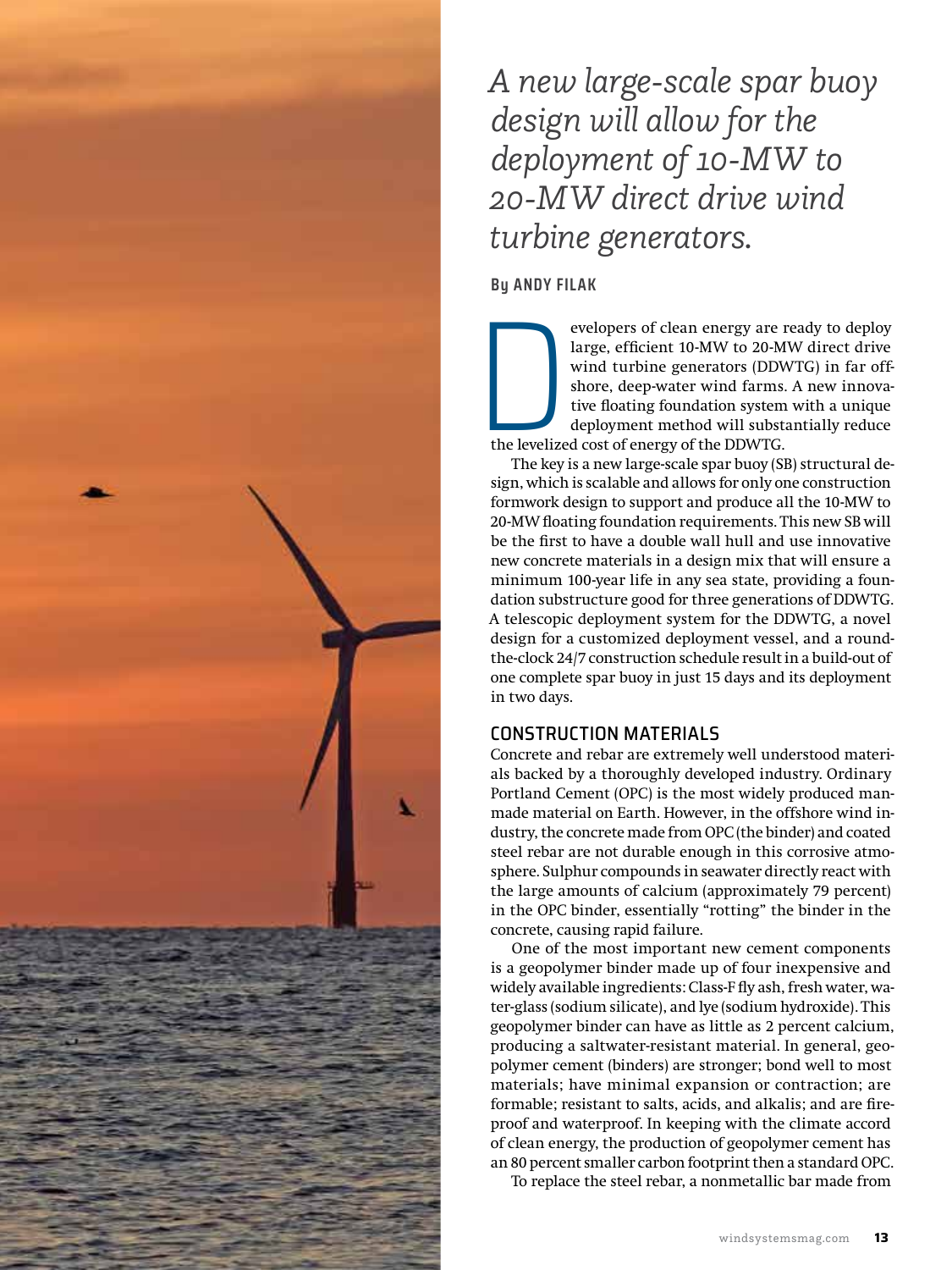### IN FOCUS CONSTRUCTION

CONCEPTS<br>2/1/20

New 15- to 20-MW DD spar buoy (SB). The tower interface to the bottom is equal to 625 linear feet. The low waterplane is at 58 feet OD. The main body is at 70 feet OD. (Courtesy: AMF Concepts)

readily available basalt stone is used for reinforcement. Basalt (generic solidified volcanic rock) is found all over the Earth and is a key component of the mix, enabling the 100 year minimum durability of the foundation structure. The basalt, when heated to a temperature of 1,800 degrees, liquifies and can be poured through a palladium die that produces soft, flexible threads. The threads are laid in parallel and locked together with an epoxy, producing basalt rebar: a waterproof, chemical-resistant, fireproof material with a tensile strength three times stronger than steel rebar. For a smaller diameter in steel rebar, basalt rebar is seven- to nine times lighter for an equal strength replacement. The geopolymer cement in the concrete binds to the basalt rebar on a chemical level in addition to its mechanical bonding. Basalt fiber, much like nylon fiber, is chopped into variable lengths (6-25mm) and used in the mix design for added strength.

#### CONCRETE MIX DESIGN

The key to constructability is the concrete mix design. The mix must be efficient to wet-out and bind to the basalt rebar and the chopped basalt fiber for low temperature crack resistance. The geopolymer cement has a high viscosity. To achieve its workability, its placement will need a super plasticizer. A new hybrid super-plasticizer has been designed for geopolymer cement using rice husk and an alkaline that

A deployment vessel with two 15 MW turbines on deck. (Courtesy: AMF Concepts)

makes it possible to achieve the correct viscosity for placing the mix.

The geopolymer cement (binder) will make up 20 percent of the cement mix. The standard silica sand will be replaced with measured granite sawdust. This will have a beneficial effect on the composite strength, as well as the modulus of elasticity. The specific gravity of the silica sand is 2.83, whereas the granite ranges from 2.65 to 2.85, so the final mix is lighter. The porosity of silica sand is 25 to 30 percent and holds unwanted water in the mix design, whereas the porosity of the granite is almost zero (0.25 percent). The chosen aggregates will be crushed granite (3/16 to 1/4 inch). This mix can be fine-tuned to achieve high strength and density.

#### BASALT REBAR REINFORCEMENT SYSTEM

There are no wire ties in the system in keeping with the concept of no-steel in the SB. The only bar ties in the basalt rebar forming will be the pre-tied skeletal lap ties on the long axis of the structure, plus the lateral ties. All ties will be made with plastic clips (injected molded), thus ensuring all ties will have the same value.

The skeletal cages position and centering in the formwork will be achieved with nylon spacer wheels on the outside bars of the cage. The first pour for the first form set, which is 8-feet-9-inches deep off the waste slab and 40-feet long, will require four pre-tied cages, each 8-feet-4-inches high by 10-feet long (plus the lap bar) to reach the full 40 foot length. This skeletal cage requirement will be basically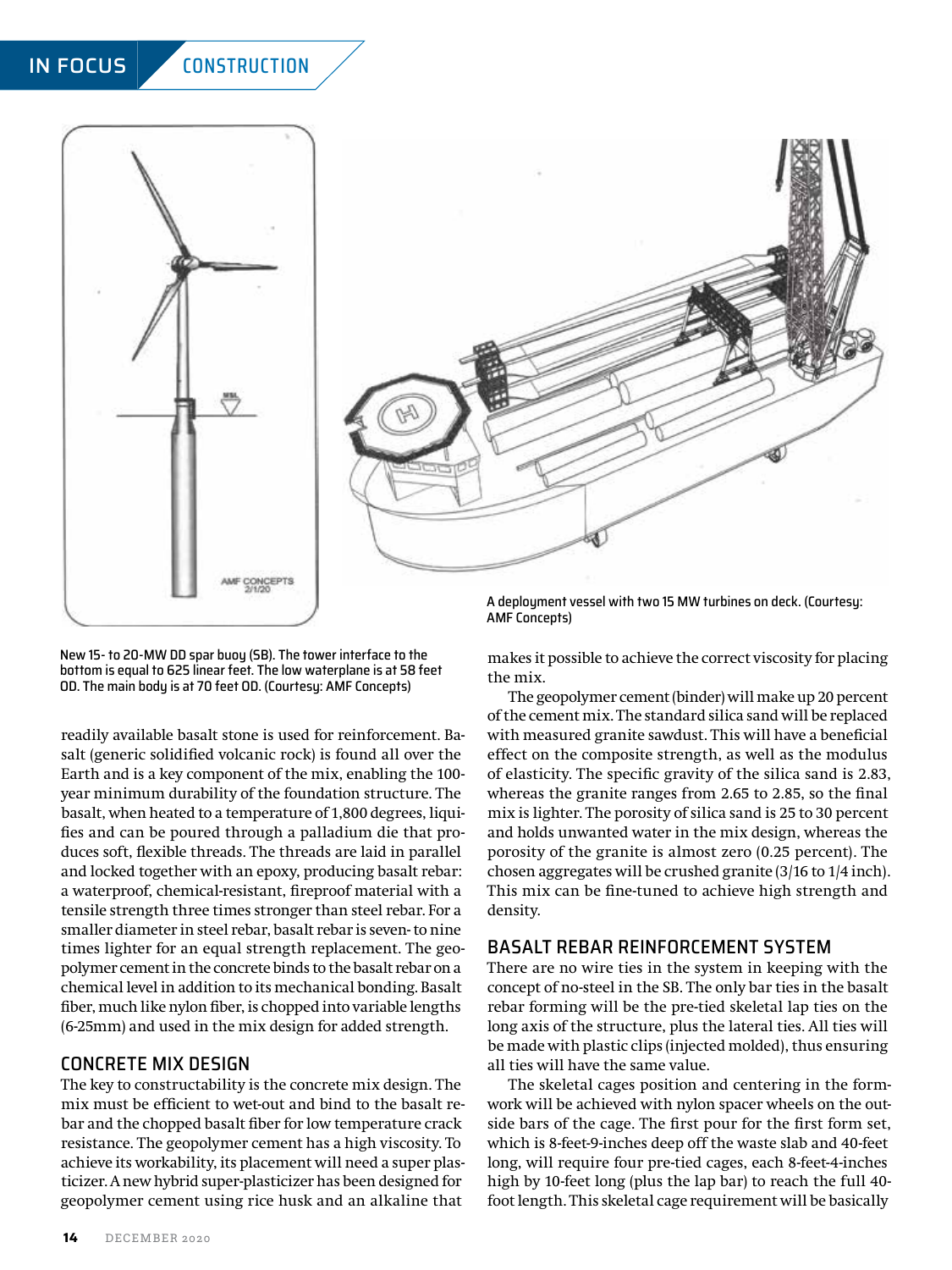



The assembly of a turbine on spar buoy in an aft nitch. (Courtesy: AMF Concepts)

the same for each of the eight formwork pours in the first 40-foot long by 70-foot high concrete placement sequences. This sequencing provides major savings in placement costs. The construction tying of the skeletal cages is a good fall back field assignment.

#### SPAR BUOY DESIGN ELEMENTS

The spar buoy (SB) is 625 feet long overall and is characterized by a small water plane 58-foot outside diameter on its 68-foot-long reduction section on top, and a long, 70-foot cylinder mass far below the surface. This new large-scale SB is designed for countering high weight aloft and a blade sweep equivalent to 5.5 football pitches to meet the many foundation requirements of these new heavy (2,000 ton and up) 10- to 20-MW DDWTGs. This new SB concept allows for only one construction formwork design to support and produce all the necessary floating foundation requirements for these large DDWTGs. The structural design changes necessary to scale from a 10-MW to a 20-MW DDWTG will not affect the formwork of the SB, only the ballast requirement and the tower bolt up positioning on the interface plunger component used for lifting the WTG in the telescopic SB. This will save two thirds of the constructions custom steel formwork cost.

This new SB will be the first to have a double wall hull to ensure, with proper operation and maintenance, the 100 year minimum design life of the hull. It will also support, as part of this new SB hull, a telescopic system for lowering/ assembly of DDWTG tower components, nacelle/hub, into the SB hull. The same telescopic system will then lift a fully

A turbine assembled on anchored SB is ready to disengage from the vessel. (Courtesy: AMF Concepts)

selected to balance the labor requirements for formwork, rebar, and concrete placement.

During construction of the SBs, the balancing of trades and hook time will be achieved by constructing them sideby-side in a dry dock or a land lease fronting a quay side. The site conditions, and the formwork itself, will be well lighted for a 24/7 schedule. One fourth of each construction unit will be covered by a light traveling structure, for all year-round conditions. At float out, the SBs are towed out, via their own hulls, to their position in the farm. Here the station keeping subcontractor, under his contract, will upend the SB and water ballast the hulls, and then reseal. The SB will then be awaiting a doable sea state and the arrival of the deployment vessel carrying the SBs final fixed ballast and DDWTG. This deployment method saves costly day rates on tugs, ballast vessels, and crew residency time.

The construction sequence and schedule play out in a 24/7, 15-day time frame to produce one spar buoy (SP).

 $\blacktriangleright$  The largest time requirement is in the rebar crew. This sets the construction schedule. In linear structural systems, such as this spar buoy, placing the lap bars through the formwork bulkheads, plus the unforeseen delays in stripping this formwork, can play havoc on the schedule. Therefore, this design will have only one bulkhead, with rubber gromets holes for rebar on the front bulkhead of the void form support by the transfer traveler.

 $\blacktriangledown$  The construction sequence will require building 40 lineal feet of SB at time due to the size of the pours. This will be accomplished with eight individual pours, each 8-feet-9 inches deep by 40-feet long in varying widths. These eight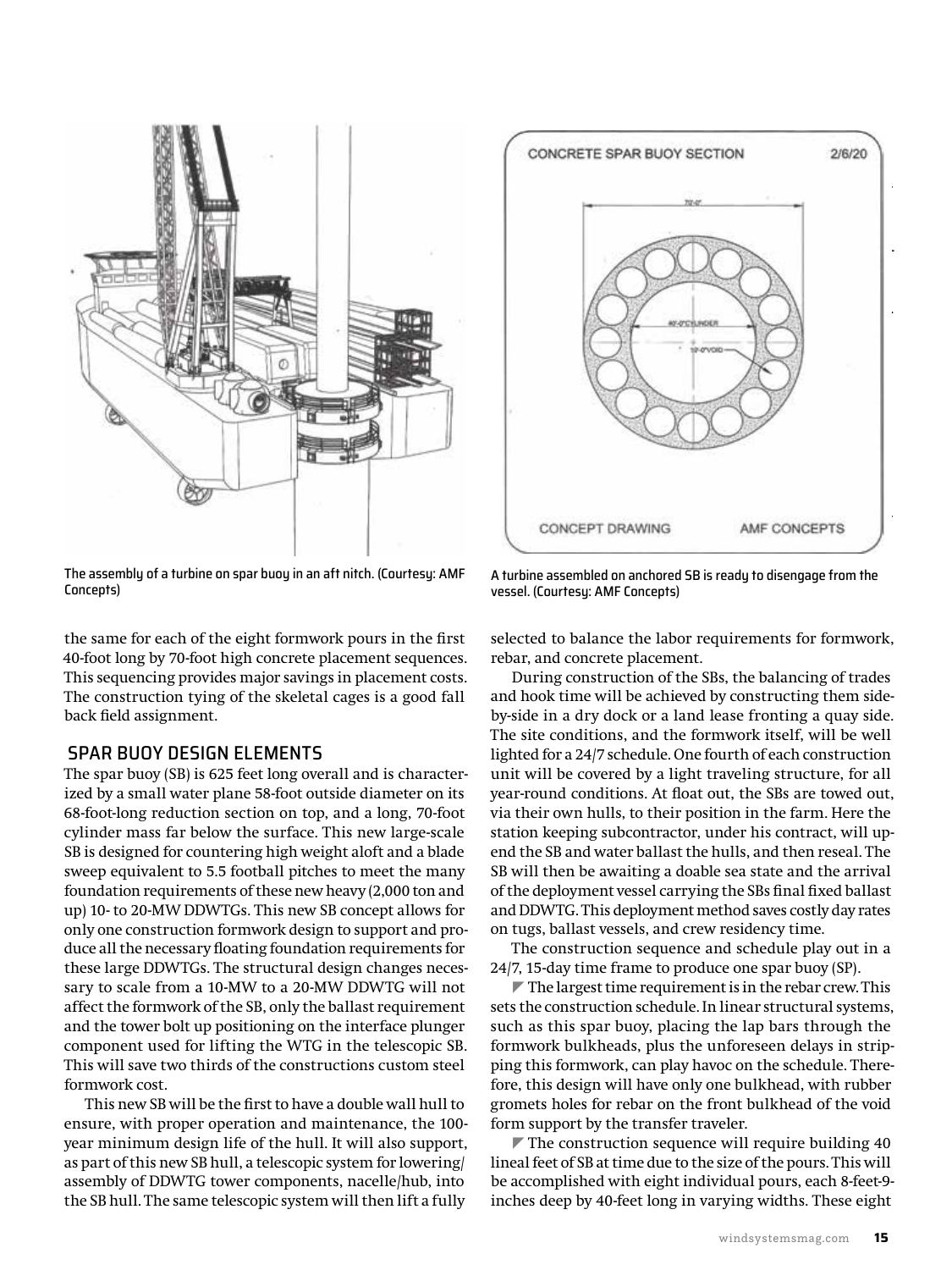## CONCRETE SPAR BUOY INTERFACE FLOOR 2/6/20 VOITH (8) 330 TON STRAND JACK HEAVY LIFTING<br>ASSEMBLIES CONSISTING OF JACK, POWER PACK AND RECOILER FRAME **CONCEPT DRAWING** AMF CONCEPTS

The cross section of a main body of SB with formwork in place. (Courtesy: AMF Concepts)

pours will allow the three trade crews to balance the time requirement.

 $\blacktriangledown$  The SB outside formwork, with its eight lifts per side, are designed to work on either side. — top to down and bottom to up. The 16 10-foot diameter void forms, along with the center 40-foot void form, are designed to open and close to formwork place position, and after a pour, to strip position. This is accomplished via 24 double acting jacks built into each void form's formwork units. All 16 outside and one 40-foot center void form are all stripped in unison by a single computer console on the travelers' bulkhead bridge.

 $\blacktriangledown$  The formwork carrier pipe, in each of the void forms, is one foot longer on its non-bulkhead end. On the first pour of the project, the SB's 3-foot thick bottom will support these 1-foot void form extensions with a seal cap over each of their ends, poured one foot into the bottom pour. On all the rest of the pours, this 1-foot extension of the void form carrier pipe is supported by a three-wheel, half-moon cluster of three wheels. These wheels are hydraulically extended to ride on the bottom surface of all the finished cast voids.

 $\blacktriangledown$  The front end of all the void forms is permanently attached to, and supported by, the void form traveler. This structural traveler, the key to the formwork system, will support the front-end bulkhead formwork for the standard 40-foot pour.

 $\blacktriangleright$  At the completion of the pour, all void forms are collapsed and extracted, supported by the traveler on the front end, and by the three-wheel support clusters on the back



The formwork component's lift crane. This crane also supports the lighting walkways and 40-foot weather deck — 20 feet on either side. (Courtesy: AMF Concepts)

end, eliminating hundreds of hours of hook time and labor. This traveler concept assures the accurate alignment of the telescopic cylinder formwork within one inch in 625 feet.

 $\blacktriangledown$  The void form traveler rides on the FF-finished waste slab and is guided by a 60-pound rail on either side of the waste slab. Two 55-ton strand jack systems advance the void form traveler in 40-foot increments along the SB bed. The 71-foot height and 56-foot depth of the traveler will support two 50-ton counterweights on its back end over the rails.

 $\blacktriangledown$  The front 10 feet of the traveler supports eight walkways, stacked 8-feet-9-inches high to service the formwork voids. Behind the service walkways are three portable structured rooms, one for the project office, the second a locker room with a walled off kitchen, and the third a lunch/dining area. The traveler, and all its components, are designed to be disassembled for crane handling to new projects.

#### A SINGLE VESSEL DEPLOYMENT SYSTEM

The wind industry's new generation of 10 to 20-MW DDWTGs have caused marine contractors to rethink the deployment of a DDWTG and its floating substructure foundation. At this time, there is no float crane that can lift a small DDWTG's nacelle of 441 tons and up to 492-feet from mean-sea-level (MSL).

The deployment concept described above has its foundation in the design of an ocean-going deck barge (OGDB). This Jones Act vessel is the key to the transport and deployment of the DDWTGs. This highly sophisticated vessel is designed